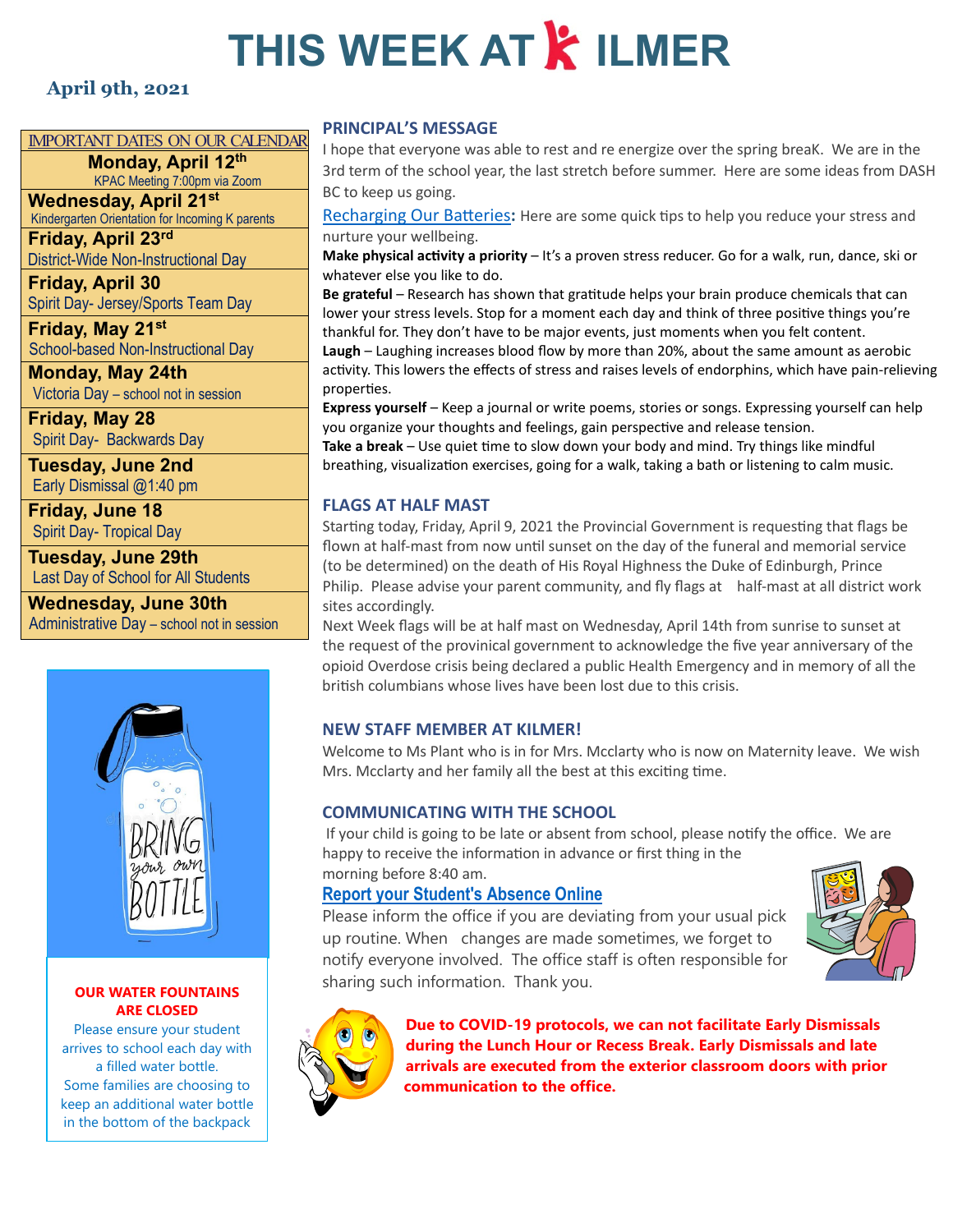## **THIS WEEK AT & ILMER**

#### **ZOOM KINDERGARTEN ORIENTATION MEETING for Incoming K parents Wednesday, April 21st @ 7pm**



You are invited to attend a Kindergarten orientation meeting. The meeting will give you an opportunity to meet other kindergarten parents, meet the kindergarten teachers, the school principal and vice principal, and a representative from our Parents' Advisory Council. There will be a presentation followed by an opportunity to ask questions.

We will be discussing full day kindergarten, play based curriculum, school routines, protocols, for communication as well as information about our school community.

When parents have the opportunity to take an active role in their children's education, children have a greater prospect for success. Parents learn valuable ways to help their children by reinforcing skills taught at school. Teachers and school staff have an opportunity to get to know the new kindergarten students and their families.

A link will be sent out to parents closer to the date of the meeting

### **ILLNESS POLICY- The Daily Health Check has changed.**

All students, staff and visitors must perform [a Daily Health Check](https://www.sd43.bc.ca/school/kilmer/Documents/2021-02-18Daily%20Health%20Check%20-%20Students.pdf) before coming to school and stay home when sick. The Daily Health Check for students has been updated to reflect the new information provided by the Ministry of Education and the BCCDC. For convenience, the Ministry of Education has also provided a link to the new App for the Daily Health Check. To download the mobile app go to:  $K-12$  Health Check (gov.bc.ca)

If a child starts showing or indicates any symptom as listed above while at school, they will be instructed to put on a mask and moved to the Isolation Room.

Parents will be contacted and must plan arrangements to have their student picked up right away.

Please visit <https://www2.gov.bc.ca/gov/content/education-training/k-12/covid-19-safe-schools> to learn more about Provincial [COVID-19 Health & Safety Guidelines for K-12 Settings](https://www2.gov.bc.ca/assets/gov/education/administration/kindergarten-to-grade-12/safe-caring-orderly/k-12-covid-19-health-safety-guidlines.pdf)

We are seeing a surge in local cases due to community spread and we need everyone to continue to make the effort to abide by the current quidelines. We are reminding families that on school days from 8:20am-3:15pm, while on school grounds children must remain in their learning groups.

#### **VANDAL WATCH- HELP REDUCE VANDALISM ON SCHOOL PROPERTY**



If you see vandalism or other suspicious activity call the tip line below. When you provide a tip, security personnel will be dispatched to investigate and if necessary, involve the police. Please call as soon as you suspect there might be a problem. Do not get in a confrontation yourself.

### **Tip Line: 604-927-7600 The Tip Line is available 24 hours a day.**

All Vandal Watch tips are anonymous and confidential. When you provide a tip, no one will ask you for your name or phone number.

#### **DOGS ON THE SCHOOLGROUNDS**

Students have noticed an increase of dog poo left in their play areas, ultimately ruining their outdoor activity. We are happy to welcome family dogs on the playground before and after school. All dogs must remain on a leash. **Please clean up after your dog.**